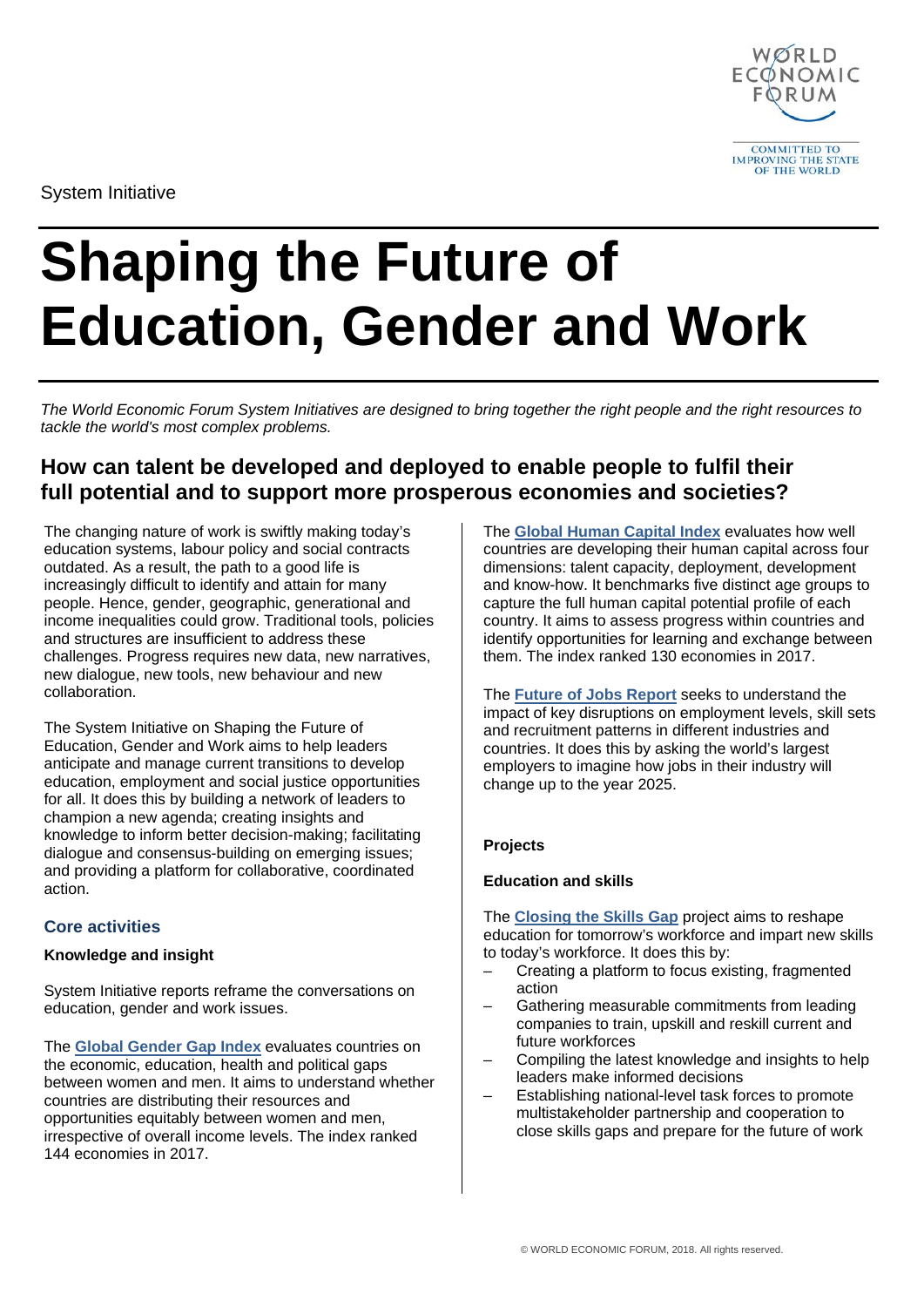## **Work and employment**

The **[Preparing for the Future of Work](https://www.weforum.org/projects/future-of-work)** project aims to inspire a more positive outlook on current transformations, and support successful adaptation and responsible and responsive action by government and business. It does this by:

- Developing new tools to source qualitative and quantitative knowledge
- Gathering and sharing information on new trends, opportunities and successful adaptation strategies
- Providing a neutral platform to encourage publicprivate and cross-industry cooperation on promoting efficient and human-centric adaptation to the future of work

#### **Gender parity**

The **[Closing the Gender Gap](https://www.weforum.org/projects/closing-the-gender-gap-gender-parity-task-forces)** project aims to advance economic gender parity, accelerate the pace of change and increase workplace opportunities globally for one million women by 2020. It does this by:

- Compiling the latest knowledge and insights to help leaders take informed decisions and help shape the public narrative
- Convening experts, policy-makers and business leaders with experience creating change to examine cutting edge gender issues and share knowledge and best practices to motivate and guide action
- Establishing national-level task forces to bring more women into the economy
- Catalysing new collaboration and action

## **How to engage**

Companies, governments and organizations have multiple opportunities to engage in the initiative:

**Stewardship Board**: Nominate a global chief executive or chair to sit on the principal-level board that provides strategic guidance to the System Initiative. Stewards are automatically members of the core community.

**Project Steering Committees**: Nominate experts, policymakers or senior executives to help guide individual projects.

**Global Alliances:** The Closing the Skills Gap and Closing the Gender Gap projects are driven by Global Alliances comprising relevant Steering Committee members, global experts and national policy-makers and leaders.

**Core community**: Appoint senior executives or experts to participate in the multistakeholder core community that engages in System Initiative activities.

## **Partnering organizations**

- AARP
- $-$  Accenture<br> $-$  Adecco Gu
- Adecco Group
- African Rainbow Minerals
- Alghanim Industries – AlixPartners
- AT&T
	- A.T. Kearney
	- Bahrain Economic Development Board
	- Bank of America
	- Barclays<br>– Bill & Me
	- Bill & Melinda Gates Foundation
	- Bloomberg – Booking.com
	- Boston Consulting Group
	- Burda Media
	- **Centene**
	- Centrica
	- Chobani
	- Council of Women World Leaders NYSE
		- Dentsu Aegis Network – Deputy Prime Minister of the
	- Russian Federation
	- Dogan Broadcasting – Endeavor
	-
	- $-$  EY<br> $-$  GF
	- GEMS Education
	- Genpact International<br>– Google – Google
	- GSK
	-
	- Guardian Life – Haas School of Business,
	- University of California, Berkeley \_ – HCL Technologies
	- Heidricks & Struggles
	- Home Instead
	-
	- HP Inc.<br>– Hewlett – Hewlett Packard Enterprise<br>– IKEA
	- $-$  IKEA<br> $-$  Infosy
	- **Infosys**
	- International Labour Organization (ILO)
	- International Finance corporation (IFC)
	- JA Worldwide
	- JD,com
	- $-$  JLL
	- Lego Foundation
	- LinkedIn

## **Key dates**

#### **April 2018**

– Partners Advisory Group Spring Meeting, New York, USA (4-5 April)

#### **June 2018**

– Industry Strategy Meeting 2018, San Francisco, USA (6-7 June)

#### **August 2018**

– International Business Council (IBC) Summer Meeting, Geneva, Switzerland (23-24 August)

#### **September 2018**

- World Economic Forum on ASEAN,
- Ha Noi, Viet Nam (11-13 September)
- Annual Meeting of the New Champions 2018, Tianjin, People's Republic of China (18-20 September)

of Pennsylvania – Willis Towers Watson

– London Business School<br>– MannowerGroup **ManpowerGroup** – Mercer (MMC)

– Microsoft Corporation – Minister in the Presidency for Planning, Monitoring and Evaluation of South Africa – Minister of Employment, Workforce Development and Labour, Government of Canada – Minister of the Presidency of ArgentinaOffice of the President

of Argentina

– Nokia Corporation

– Procter & Gamble (P&G)

– The Rockefeller Foundation<br>– Recruit Holdings – Recruit Holdings

– Tata Consultancy Services – Tupperware Brands Corporation

– United Way Worldwide – The Wharton School, University

– Omnicom Group – Ooredoo – Paypal – Pearson

– Nestlé

 $-$  PwC<br> $-$  QI G – QI Group

– Salesforce – SAP – Saudi Aramco Skanska AB **SeverGroup** 

– Turkcell – UBS – Unilever<br>– United W

– Minister for Employment, Ministry of Employment, Denmark – MIT Initiative on the Digital Economy, Massachusetts Institute of Technology

- Workday – WPP
-